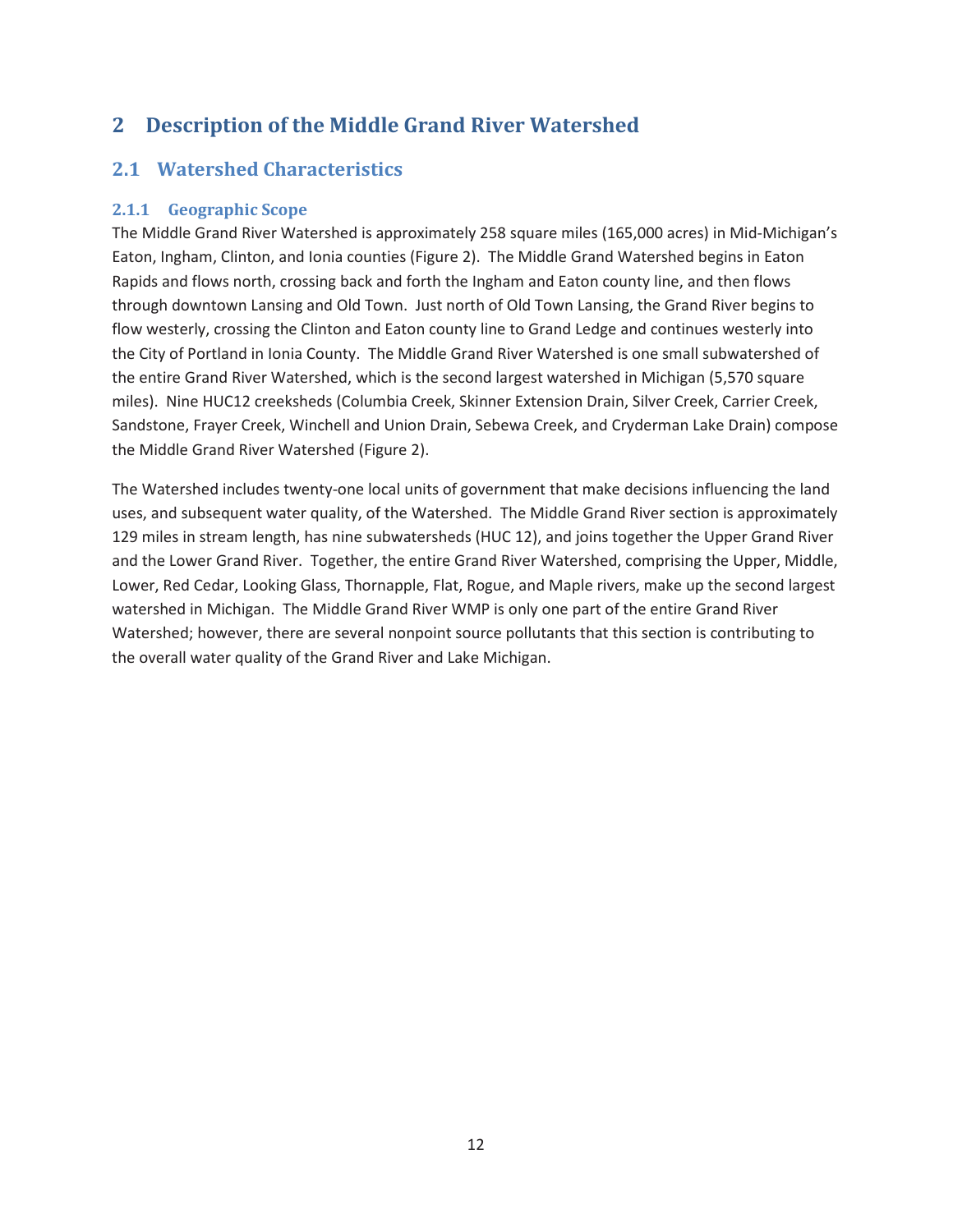







5 Miles

Created by: Andrea Stay<br>Date : January 27, 2014<br>Data Sources: USDA-NRCS<br>MI Dept. of Environmental Quality<br>Eaton Conservation District

13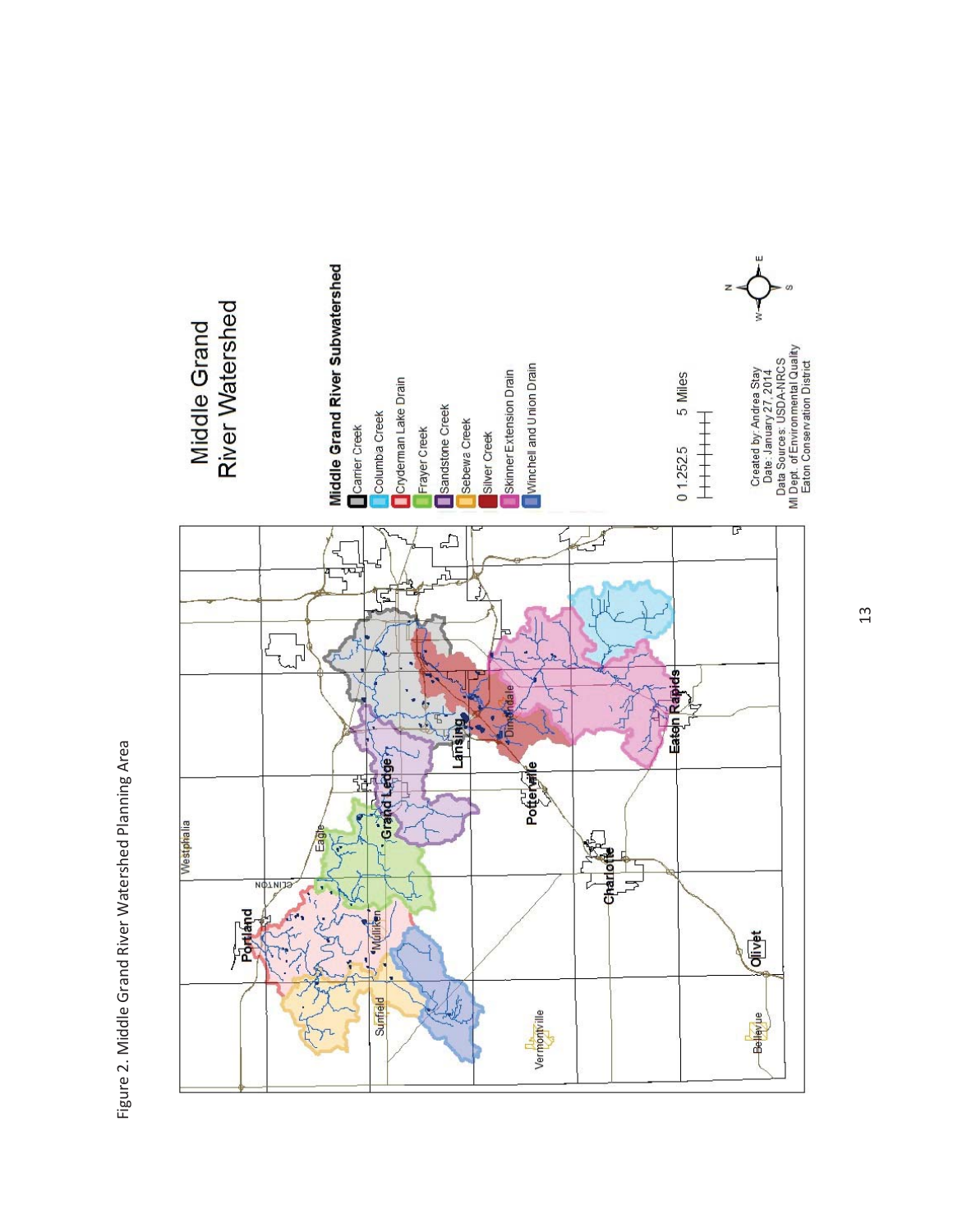#### **2.1.2 Topography**

The relief, or topography, across the watershed was created by movement of the glaciers. They left the Charlotte Morainic System, which consists of three ridges that begin in Kent County and continue southeasterly across Eaton County into Ingham County, where they diminish. Elevation in the watershed ranges from 710 to 1004 feet (Figure 3). Higher elevations are found in the south-east part of the watershed with lower elevations in the north-west portion. The local topography is described as ranging from nearly level to steep. However, the majority of the watershed is level to gently rolling slopes of 10% or less. Most of the steeper slopes occur in relation to extractive activities or the sandstone formations along the Grand River at Grand Ledge.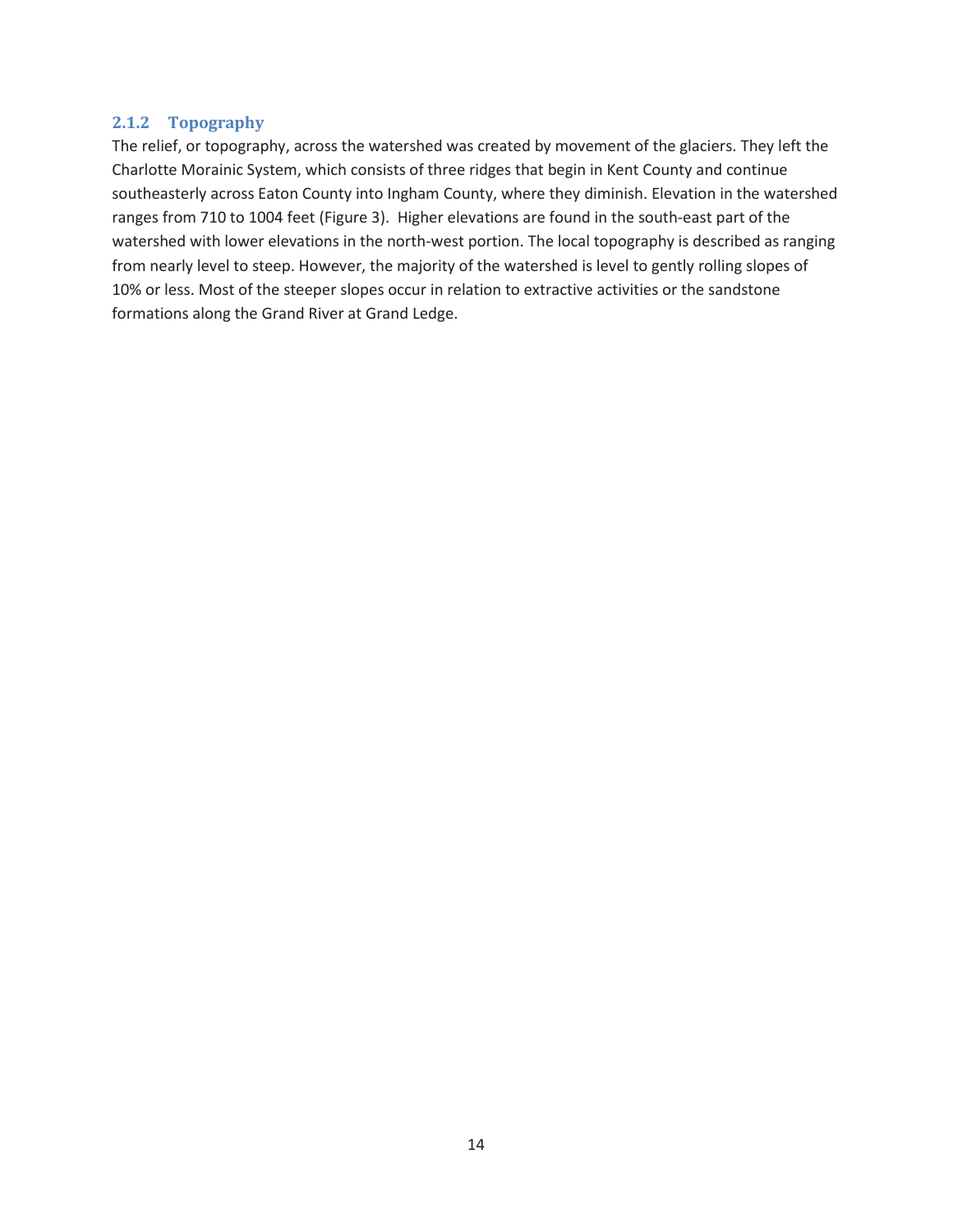

Figure 3. Elevation of the Middle Grand River Watershed Figure 3. Elevation of the Middle Grand River Watershed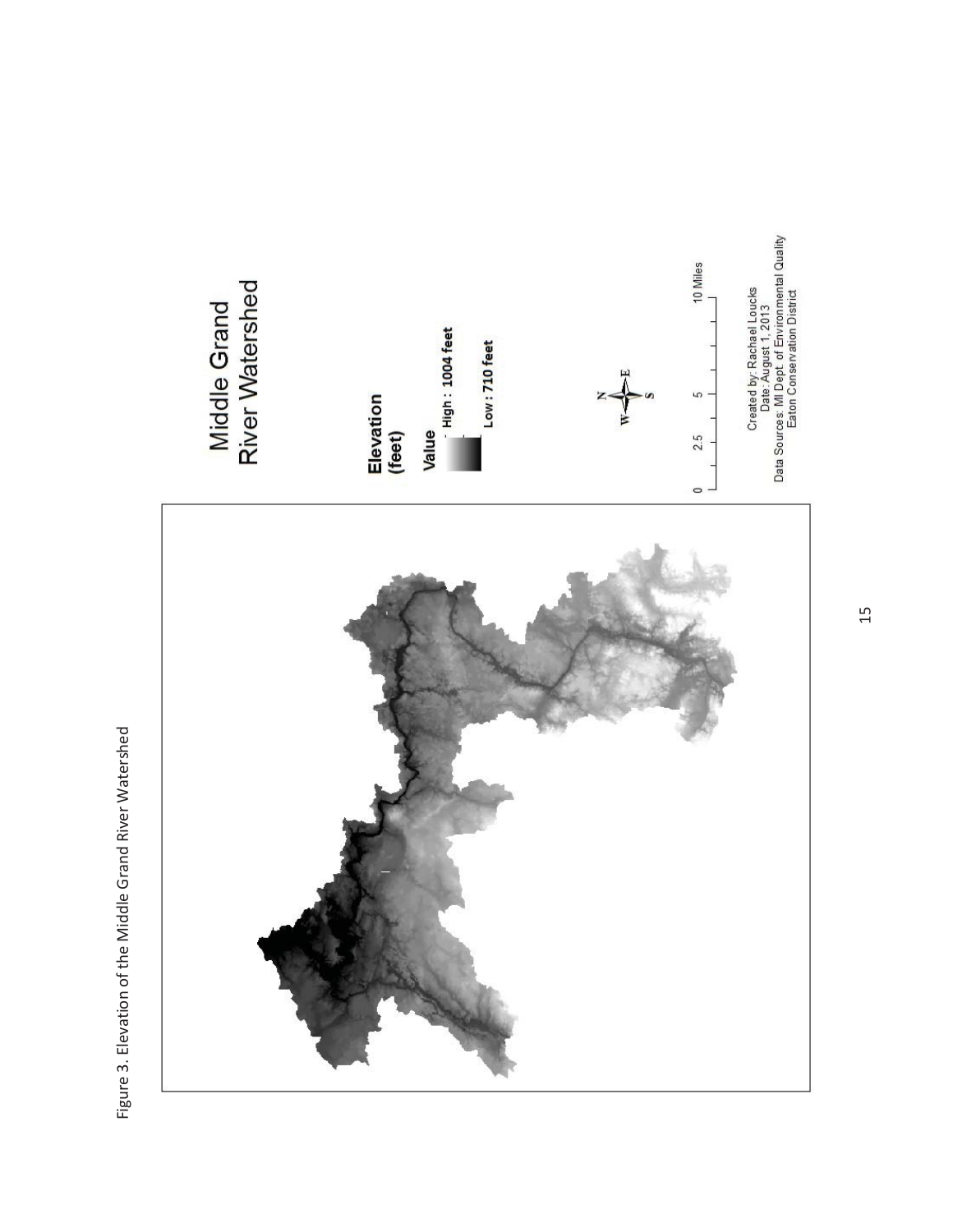#### **2.1.3 Soils**

Soils in the watershed are a product of many influences: existing mineral parent material lain down by the glaciers; pre-settlement forest vegetation that grew in the watershed before it was logged and cleared; surface and groundwater action; wind; and in most recent times, human influences of using the soils for row crops, orchards, hay, pastures and other products and urban development.

Soils are valuable natural resources and directly relate to water quality issues and concerns within the watershed. Soils that are impermeable create wetlands that store floodwaters, and help filter pollutants from stormwater runoff before it reaches rivers and streams. Soils infiltrate precipitation and recharge underground aquifers, a main source of drinking water.

The Watershed is primarily a mixture of groups B, B/D and C soils (Table 3 and Figure 4). Soils in the Watershed have a moderately low runoff potential unless thoroughly wet due to rainfall. In rainfall conditions the soils have a higher runoff potential. Areas in the Watershed with higher rates of groups C and/or D soils do not allow for the water to move down through the soil as readily. This increases the likelihood of runoff in a rain event carrying with it potential pollutants.

| <b>Hydrologic</b><br><b>Soil Group</b> | <b>Total</b><br><b>Acres</b> | <b>Percent in</b><br>Watershed |
|----------------------------------------|------------------------------|--------------------------------|
| No Data                                | 15,099.40                    | 9.2%                           |
| A                                      | 3,288.30                     | 2.0%                           |
| A/D                                    | 8,300.40                     | 5.0%                           |
| B                                      | 70,335.74                    | 42.6%                          |
| B/D                                    | 25,299.75                    | 15.3%                          |
| C                                      | 41,977.05                    | 25.5%                          |
| C/D                                    | 518.11                       | 0.3%                           |
| D                                      | 101.33                       | 0.1%                           |
| Total                                  | 164,920.08                   | 100.0%                         |

Table 3. Hydrologic Soil Groups in the Watershed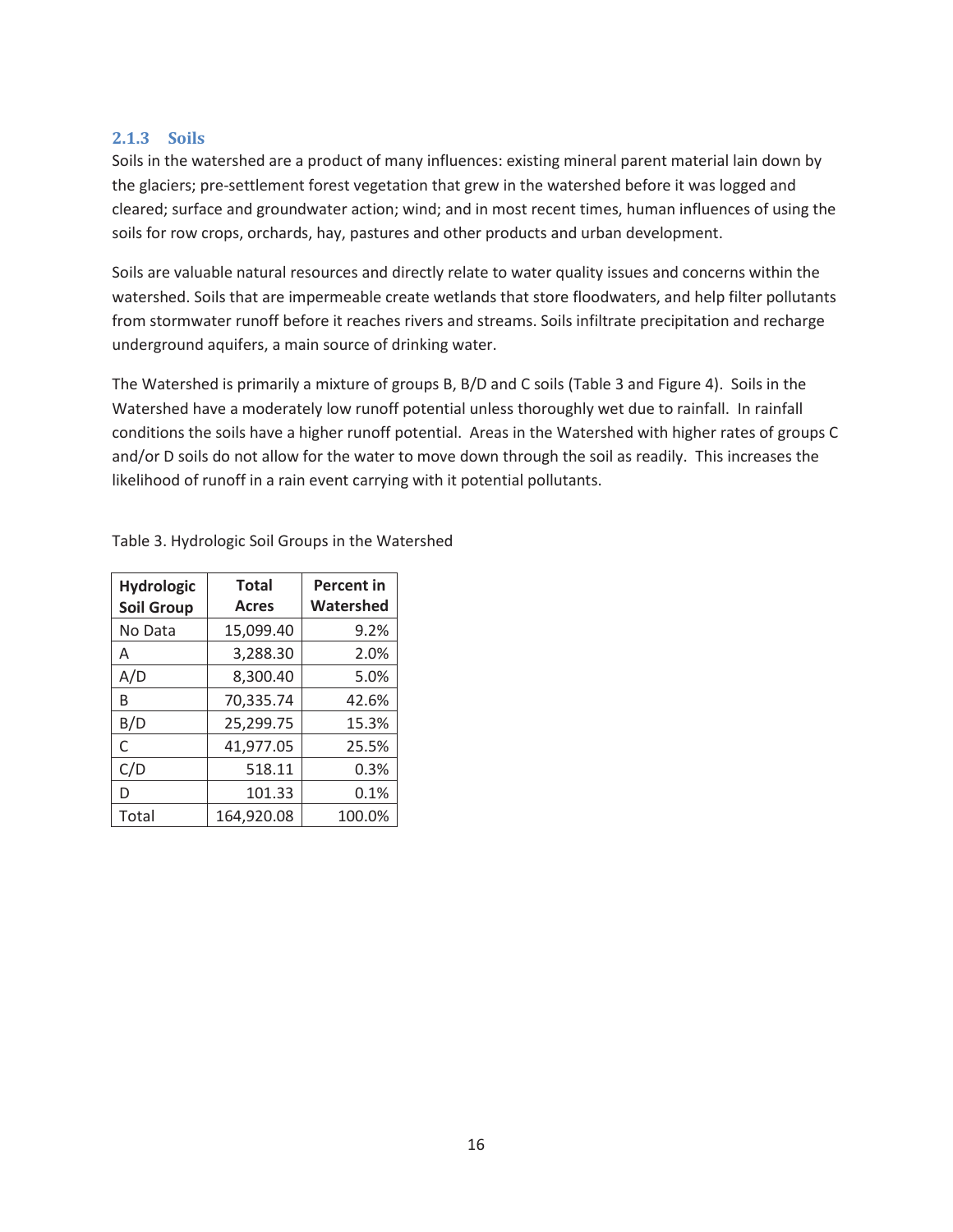

Figure 4. Soil types of the Middle Grand River Watershed. Figure 4. Soil types of the Middle Grand River Watershed.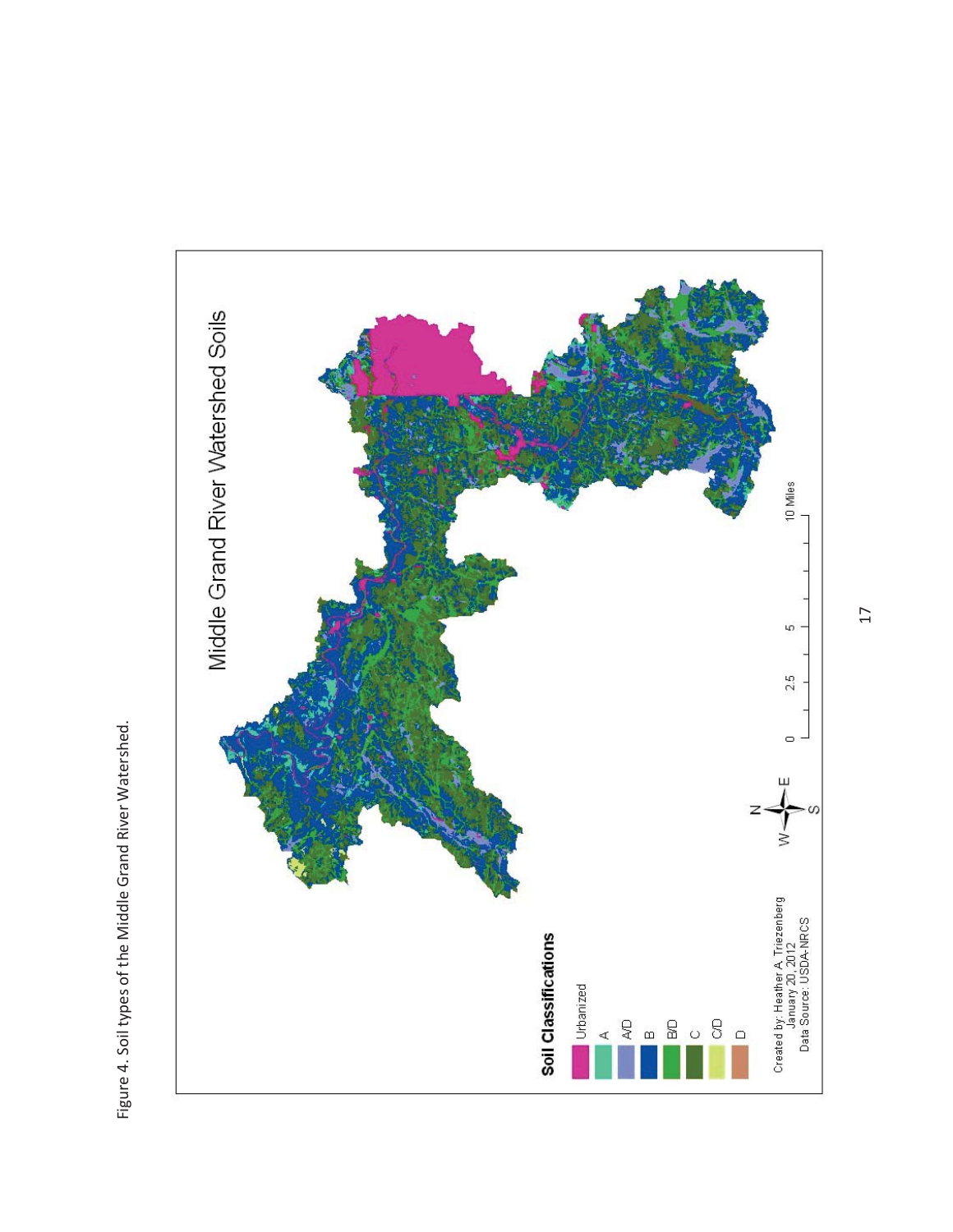Hydrologic soil types defined by the United States Department of Agriculture (USDA) Natural Resources Conservation Service (NRCS) (2007):

- $\bullet$  Group A –Soils in this group have low runoff potential when thoroughly wet. Water is transmitted freely through the soil. Group A soils typically have less than 10 percent clay and more than 90 percent sand or gravel and have gravel or sand textures.
- Group B -Soils in this group have moderately low runoff potential when thoroughly wet. Water transmission through the soil is unimpeded. Group B soils typically have between 10 and 20 percent clay and 50 percent to 90 percent sand and have loamy sand or sandy loam textures.
- Group C-Soils in this group have moderately high runoff potential when thoroughly wet. Water transmission through the soil is somewhat restricted. Group C soils typically have between 20 and 40 percent clay and less than 50 percent sand and have loam, silt loam, sandy clay loam, clay loam, and silty clay loam textures.
- Group D –Soils in this group have high runoff potential when thoroughly wet. Water movement through the soil is restricted or very restricted. Group D soils typically have greater than 40 percent clay, less than 50 percent sand, and have clayey textures

When soils are classified with two groups (e.g., A/D), the first letter represents the artificially drained condition, and the second letter represents the soil's natural drainage condition. For example, if a Group D soil is artificially drained with a resulting hydrologic characteristic of a Group A soil, the soil would be classified as a Group A/D soil.

## **2.1.4 Geology**

The Middle Grand River Watershed geology was created by glacial activity during late Wisconsin time (35,000-10,000 years before present). Glacial eskers are present in northern Ingham County and northeastern Eaton County. Glacial deposits vary in the region from 10 feet to over 300 feet (USDA Soil Survey, 1978). These glacial deposits are composed of silt, sand, clay, and gravel. The ledges of Grand Ledge are composed of exposed bedrock.

Groundwater flow in this region travels from south to north and towards surface water. A majority of the region relies on groundwater from the Saginaw aquifer, with a small portion of the region depending on shallow wells in glacial outwash. Due to the bedrock aquifer source, the water is generally hard to very hard and includes Iron deposits.

The bedrock geology of the Watershed is largely characterized by the Saginaw Formation (Figure 5). In the northwestern portion of the Watershed there is a pocket of the Grand River Formation (Figure 5). Bayport Limestone and Michigan Formation are found in the southwestern area of the Watershed (Figure 5).

The quaternary geology of the Watershed is largely characterized by medium textured glacial till (Figure 6). Pockets of glacial outwash sand and gravel and post glacial alluvium and end moraines of medium textured till are scattered throughout the Watershed (Figure 6).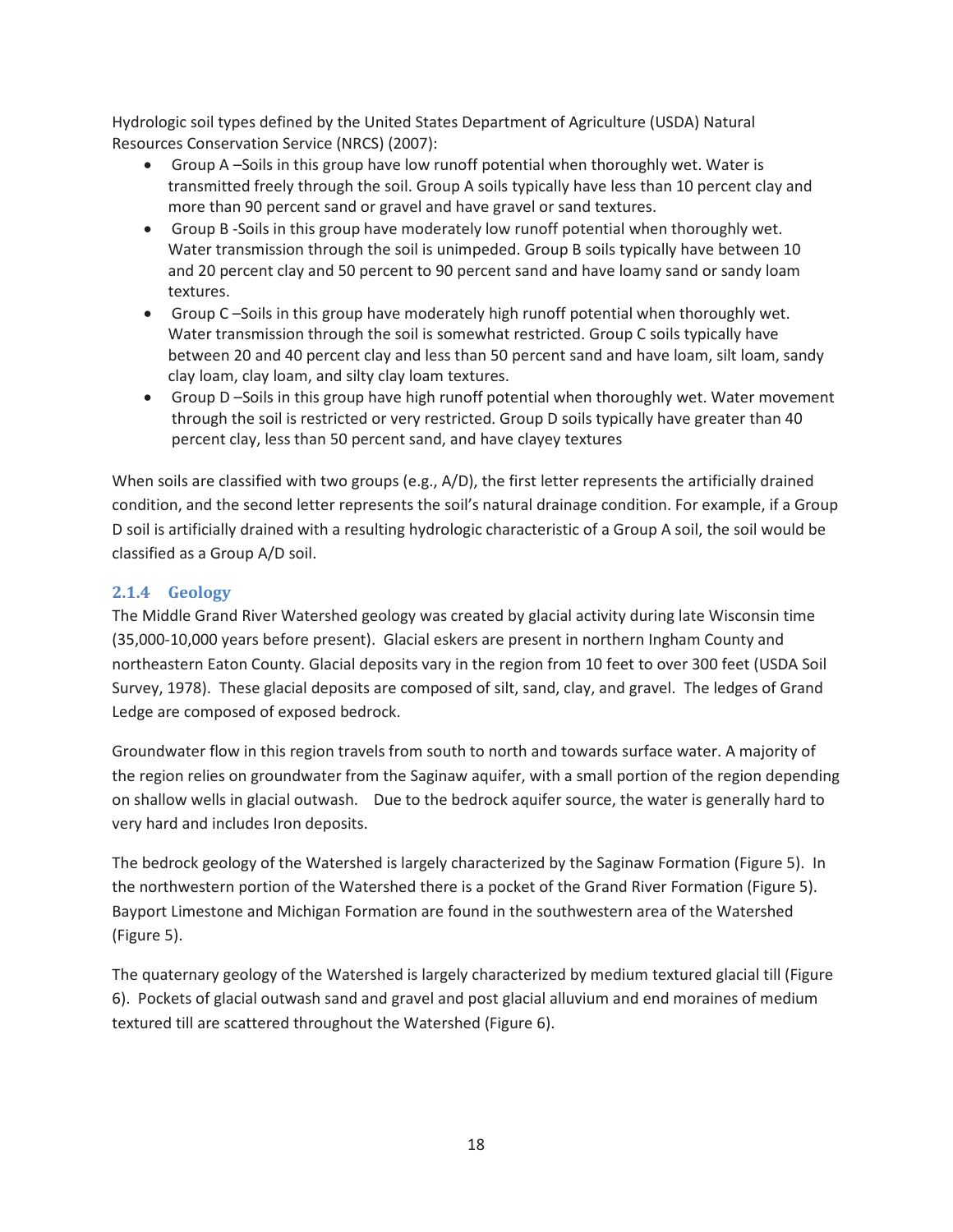Figure 5. Middle Grand River Watershed Bedrock Geology Figure 5. Middle Grand River Watershed Bedrock Geology

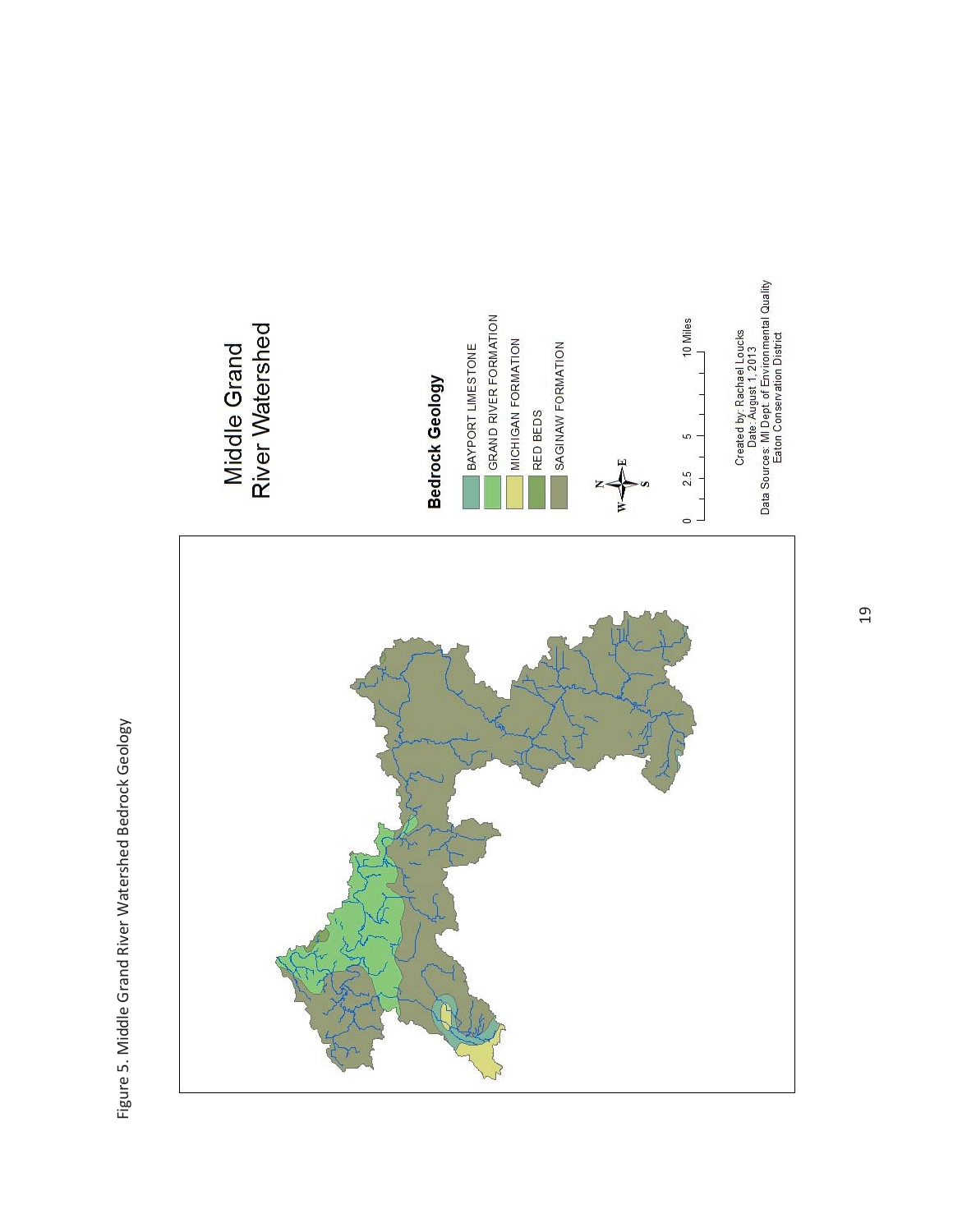

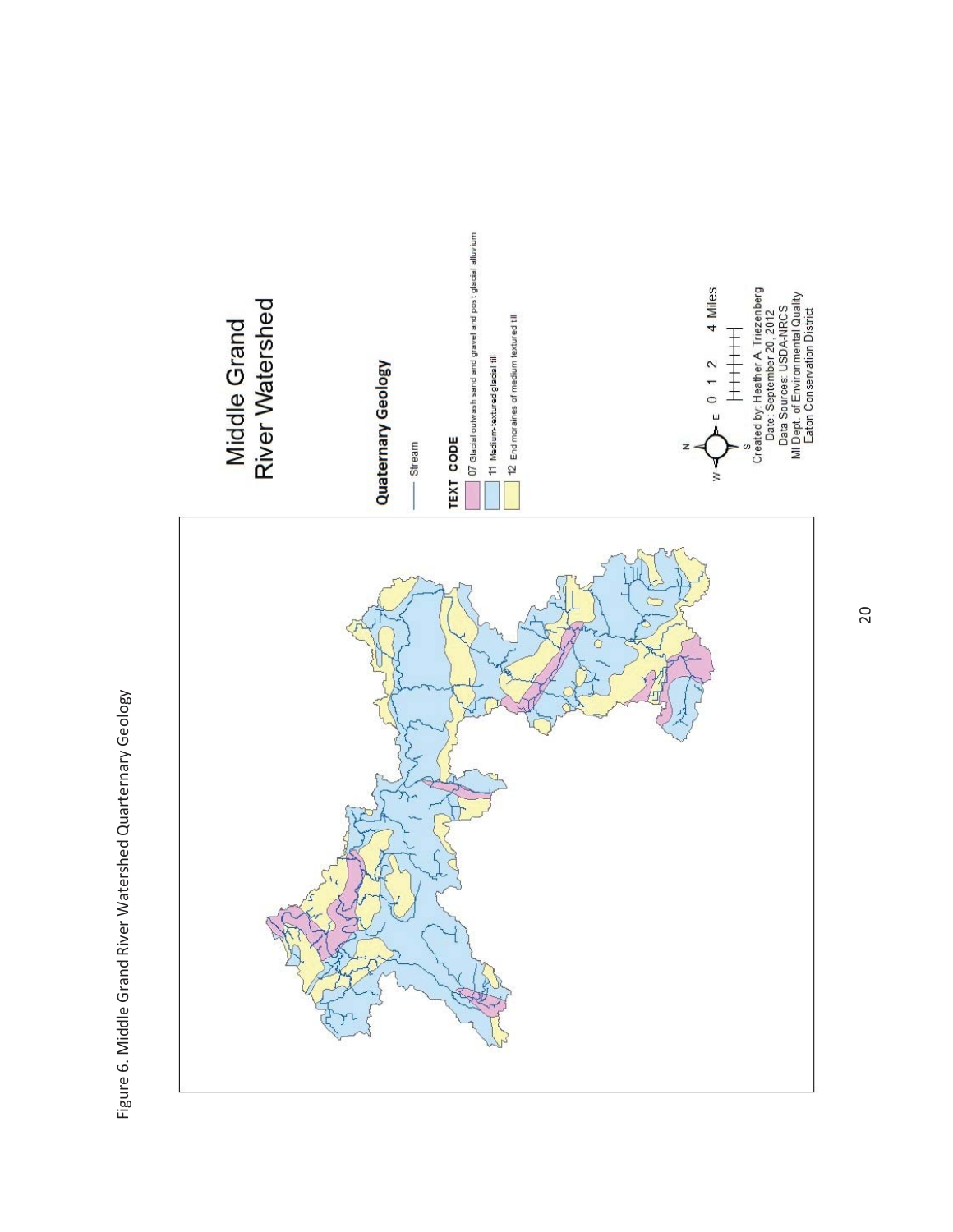#### **2.1.5 Hydrology**

A hydrology study for the Watershed has not been conducted to date. Hanshue and Harrington have described portions of the Watershed in their Draft Grand River Assessment (Michigan Department of Natural Resources, Fisheries Division, 2011).

The mainstem catchment area at the Eaton Rapids gauging station is approximately 660 square miles and includes the discharges of several tributaries: Portage River, Perry Creek, Huntoon Creek, Sandstone Creek, and Spring Brook. The headwaters of these tributaries have been modified to promote drainage of the fine-textured soils for agricultural land use; here the mainstem is slightly flashier.

Carrier Creek, an urban stream in the City of Lansing, displays unstable flow patterns. This stream is one of the flashiest gauged tributaries in the Watershed. Groundwater loading to Carrier Creek is the lowest in the Watershed. There are extreme high and low flows which are likely a result of the surrounding urban land use.

Grand River streamflow is monitored at two locations in the middle segment: downstream of the Red Cedar River confluence in City of Lansing and upstream of the confluence with the Looking Glass River near the City of Portland. Baseflow at these locations is slightly less than measured in the headwater and upper segments. The mainstem at the Lansing gauge location shows the least stable flow patterns. As the river nears the Portland gauge the mainstem begins to descend toward the elevation of the former glacial river valley. As slope increases, groundwater loadings begin to increase as the geology becomes coarser.

#### **2.1.6 Climate**

The average annual high temperature is 56.9° Fahrenheit, and the average low temperature is 36.7° Fahrenheit, as reported by the National Weather Service. However, they also report that 2007 was the  $12<sup>n</sup>$  warmest year since 1895 (past 113 years), and seven of the past 10 years are in the top 20 warmest on record for southwest Michigan.

Precipitation (rain) averages 31.35" annually in the Watershed. While past years have shown a general trend for higher average precipitation (1940-1990), this trend has generally leveled off since 1990. The average annual snowfall in the Watershed is 54.5". Snowfall in 2007 was almost 10" below normal on average, but higher than usual snowfall was experienced along Lake Michigan.

## **2.1.7 Land Use and Development Trends**

Land use varies across the Watershed, however, agriculture is dominant. Winchell Union Drain and Sebewa Creek subwatersheds have the highest percentage of agriculture land use in the Watershed (Table 4). Seven of the nine subwatersheds have greater than 55% agriculture land use.

The Greater Lansing Metropolitan Region (Silver Creek and Carrier Creek subwatersheds) by far has the most intense land development when comparing the amount of open space and urban areas. Infrastructure includes transportation corridors, sewer and water services. The Capital City Airport, located North of Lansing, is the largest in the area. It is a full-service, all-weather, commercial-airline airport, serving the entire Lansing metropolitan area. The I-96/Grand River Corridor is 15 miles long and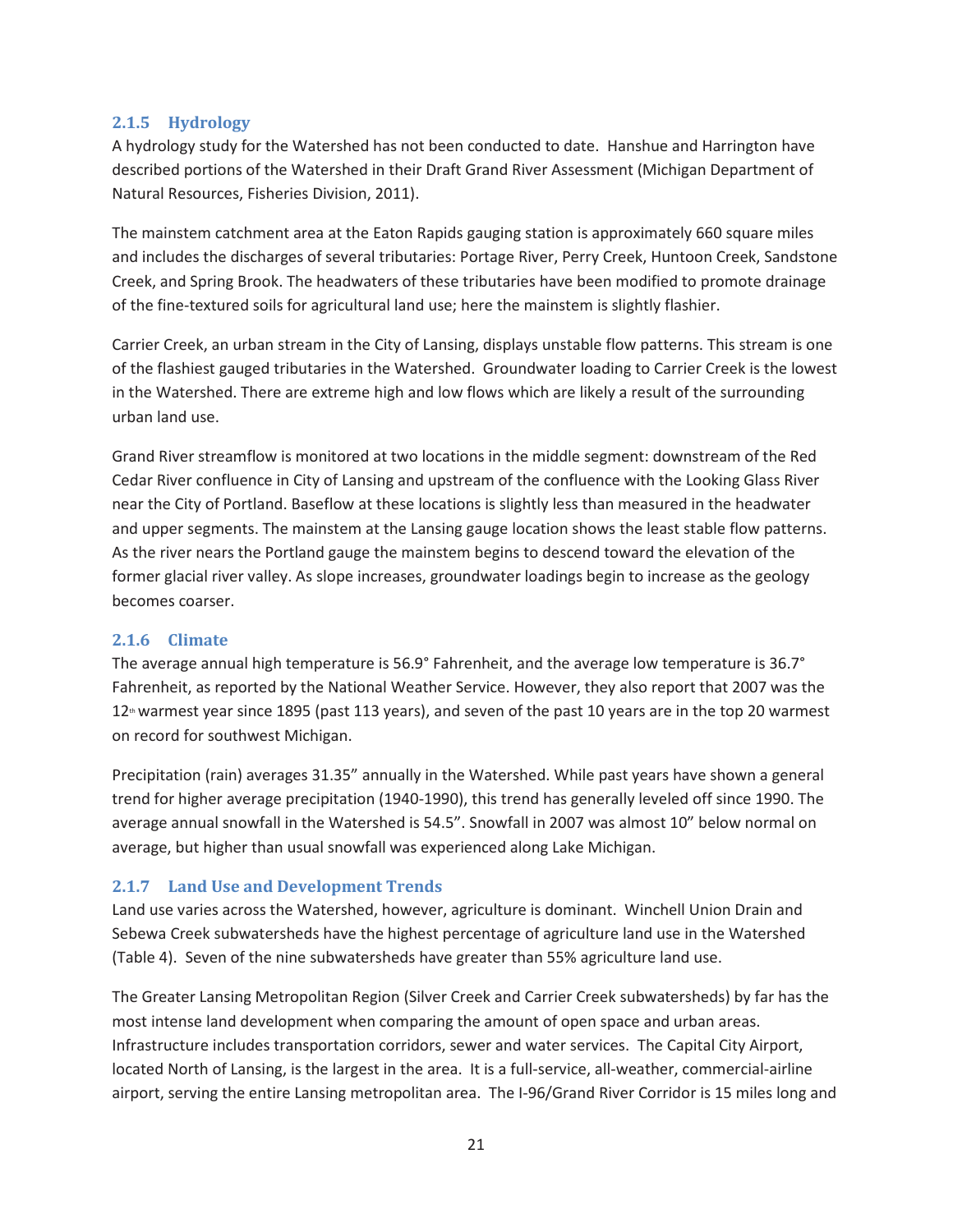stretches across the Watershed. The I-69 corridor also runs through the Watershed. Development along these areas includes small to medium sized industrial parks, businesses and residential areas.

Development within the Watershed has gradually pushed outward from the Greater Lansing Metropolitan Region. Smaller urban centers include City of Eaton Rapids and City of Grand Ledge. Townships within the Watershed are more largely characterized as rural and agricultural with pockets of housing developments popping up as agricultural land is purchased.

|                             |       |                    | Open         |               |       |         |
|-----------------------------|-------|--------------------|--------------|---------------|-------|---------|
| Subwatershed                | Urban | <b>Agriculture</b> | <b>Field</b> | <b>Forest</b> | Water | Wetland |
| Columbia Creek              | 6.63  | 73.91              | 4.8          | 12.27         | 0.06  | 2.33    |
| <b>Skinner Extension</b>    |       |                    |              |               |       |         |
| Drain                       | 11.56 | 56.08              | 12.56        | 17.56         | 0.76  | 1.5     |
| Silver Creek                | 35.7  | 31.9               | 17.2         | 12.13         | 0.03  | 0.4     |
| <b>Winchell Union Drain</b> | 0.21  | 81.3               | 6.1          | 12.11         | 0.13  | 0.18    |
| Cryderman Lake Drain        | 5.2   | 68.14              | 5.3          | 17.7          | 2.35  | 1.4     |
| Sandstone                   | 20.1  | 57.3               | 9.35         | 12.14         | 1.04  | 0.12    |
| <b>Frayer Creek</b>         | 4.78  | 71.63              | 5.5          | 15.73         | 1.8   | 0.32    |
| Sebewa Creek                | 1.74  | 79.5               | 5.13         | 11.93         | 0.09  | 1.63    |
| <b>Carrier Creek</b>        | 59.4  | 15.93              | 14.18        | 8.88          | 1.19  | 0.42    |

Table 4. Land Use Percentages by Subwatershed

## **2.1.8 Natural Resources**

Across the Watershed, pre-settlement vegetation was dominated by beech-sugar maple forest with pockets of mixed hardwood swamp, mixed conifer swamp, shrub swamp/emergent marsh, oak-hickory forest, wet prairie and white pine-mixed hardwood forest (Figure 7).

The current landscape has changed drastically as human populations have grown and drove modern development. Many of the current natural resources are managed on public property such as county or city parks. Private lands also play an important role in managing natural resources throughout the Watershed.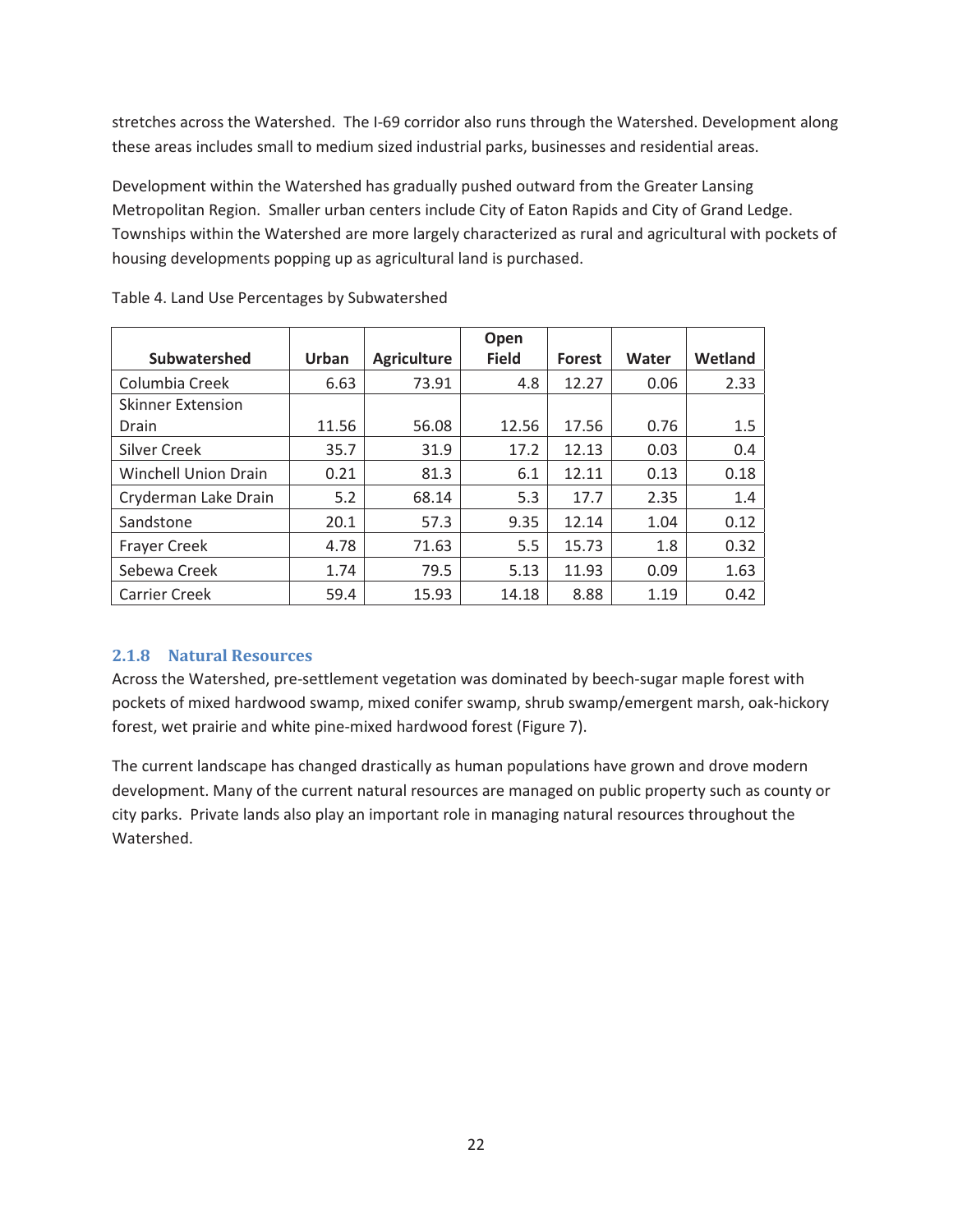

Figure 7. Pre-Settlement Vegetation Cover Types of the Watershed. Figure 7. Pre-Settlement Vegetation Cover Types of the Watershed.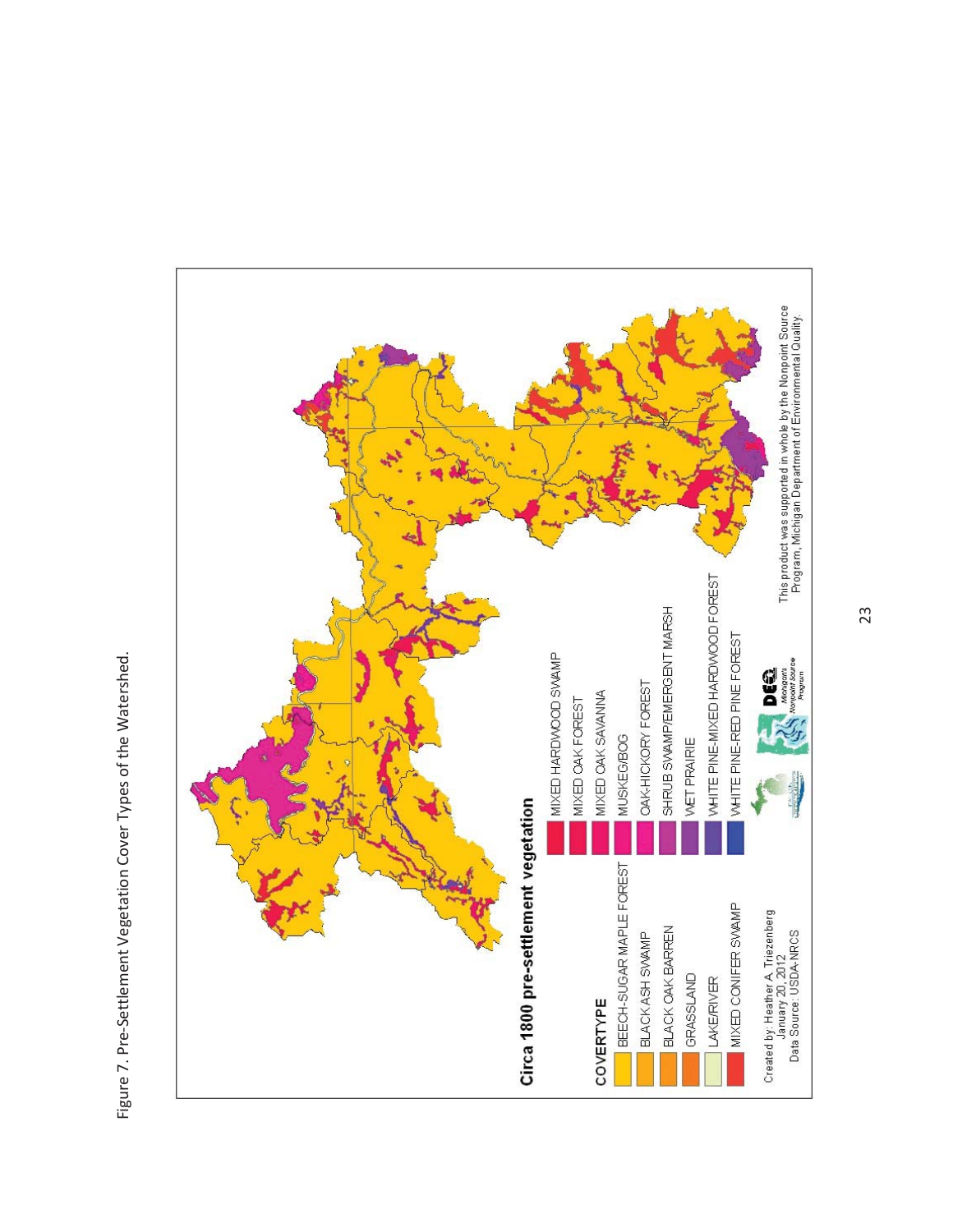## *2.1.8.1 Landscape-Level Wetland Functional Assessment*

The MDEQ has developed a Landscape Level Wetland Functional Assessment (LLWFA) tool. The LLWFA tool identifies historically lost wetlands, determines the functions they once provided, and helps to prioritize wetlands for restoration to obtain the most significant water quality improvements.

Through the analysis of the LLWFA tool it can be estimated during pre-settlement there were 39,467 acres of wetlands with an average size of 17 acres in the Watershed. As of 2005 data, there is now an estimated 12,557 acres of wetlands with an average size of 3.8 acres. This equates to 31% of original wetland acreage remaining. This results in a loss of 69% of total wetland resource and 26,910 acres.

Research has shown that through the filtration function of wetlands, contaminated runoff containing pollutants such as *E.coli* can be reduced.

The LLWFA tool compares functional wetland acres from pre-European settlement to 2005. The wetland functions with the greatest predicted change in capacity are fish habitat, amphibian habitat, streamflow maintenance, interior forest bird habitat, stream shading and flood water storage (Table 5). All of these functions had a predicted percent change greater than 70 (Table 5). Sediment and other particulate retention and nutrient transformation relate to potential pathogen retention functions of wetlands. Sediment and other particulates have lost 59% of its predicted functional capacity (Table 5). Nutrient transformation has lost 60% of its predicted functional capacity (Table 5). When keeping in mind the pollutants of concern for the WMP (*E.coli*, sediment and low dissolved oxygen), flood water storage, nutrient transformation, streamflow maintenance and sediment and other particulate retention, are important wetlands functions to restore in order to achieve water quality improvements.

The LLWFA tool was used to determine potential wetland restoration and protection areas by subwatershed.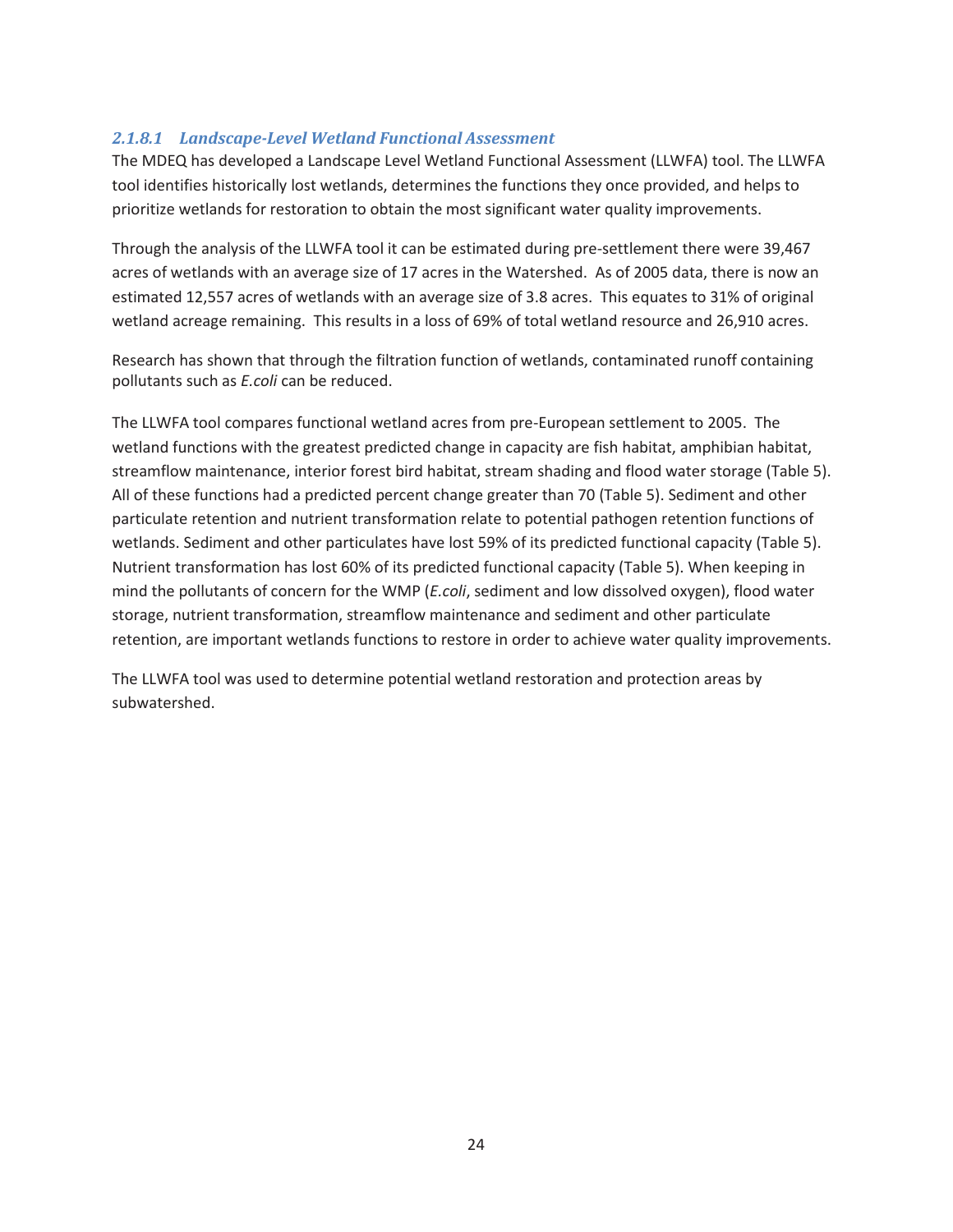Table 5. Functional Acres Comparison in the Watershed

| Function                                           | Pre-European<br>Settlement | 2005 Functional<br>Acres | Predicted % of<br><b>Original Capacity</b> | Predicted %<br>Change in |
|----------------------------------------------------|----------------------------|--------------------------|--------------------------------------------|--------------------------|
|                                                    | <b>Functional Acres</b>    |                          | Left                                       | Functional               |
|                                                    |                            |                          |                                            | Capacity                 |
| Flood Water Storage                                | 42,429.33                  | 12,390.61                | 29                                         | $-71$                    |
| Streamflow                                         | 58,818.36                  | 15,910.12                | 27                                         | $-73$                    |
| Maintenance                                        |                            |                          |                                            |                          |
| <b>Nutrient</b>                                    | 51,391.06                  | 20,750.52                | 40                                         | $-60$                    |
| Transformation                                     |                            |                          |                                            |                          |
| Sediment and Other<br><b>Particulate Retention</b> | 24,823.68                  | 10,245.43                | 41                                         | $-59$                    |
| Shoreline Stabilization                            | 36,571.66                  | 11,446.38                | 31                                         | $-69$                    |
| <b>Fish Habitat</b>                                | 61,314.54                  | 10,366.16                | 17                                         | -83                      |
| <b>Stream Shading</b>                              | 11,518.45                  | 3,368.28                 | 29                                         | $-71$                    |
| Waterfowl and                                      | 7,192.84                   | 11,471.00                | 159                                        | 59*                      |
| Waterbird Habitat                                  |                            |                          |                                            |                          |
| <b>Shorebird Habitat</b>                           | 39,466.73                  | 12,611.30                | 32                                         | $-68$                    |
| <b>Interior Forest Bird</b><br>Habitat             | 42,662.56                  | 12,046.56                | 28                                         | $-72$                    |
| Amphibian Habitat                                  | 38,639.01                  | 9,670.45                 | 25                                         | $-75$                    |
| <b>Carbon Sequestration</b>                        | 12,980.94                  | 6,014.81                 | 46                                         | $-54$                    |
| <b>Ground Water</b>                                | 6,979.92                   | 3,300.54                 | 47                                         | $-53$                    |
| Influence                                          |                            |                          |                                            |                          |
| <b>Conservation of Rare</b>                        | $\overline{0}$             | 9,633.50                 | 100                                        | 100                      |
| & Imperiled Wetlands                               |                            |                          |                                            |                          |
| Species                                            |                            |                          |                                            |                          |

Note: \*Increases in the predicted percent change functional capacity in the functions above can be attributed to the mapping differences in the two wetland layers and may not represent the current conditions on the ground. Data provided by MDEQ LLWFA tool.

## *2.1.8.2 Potential Conservation Areas*

In 2008, the Potential Conservation Areas Report was created for Ingham, Eaton and Clinton Counties. Potential Conservation Areas (PCA) are defined as places on the landscape dominated by native vegetation that have various levels of potential for harboring high quality natural areas and unique natural features. In addition these areas may provide critical ecological services such as maintaining water quality and quantity, soil development and stabilization, wildlife travel corridors, stopover sites for migratory birds, sources of genetic diversity, and floodwater retention. However, the actual ecological value of these areas can only be ascertained through on the ground biological surveys (Paskus and Enander 2008).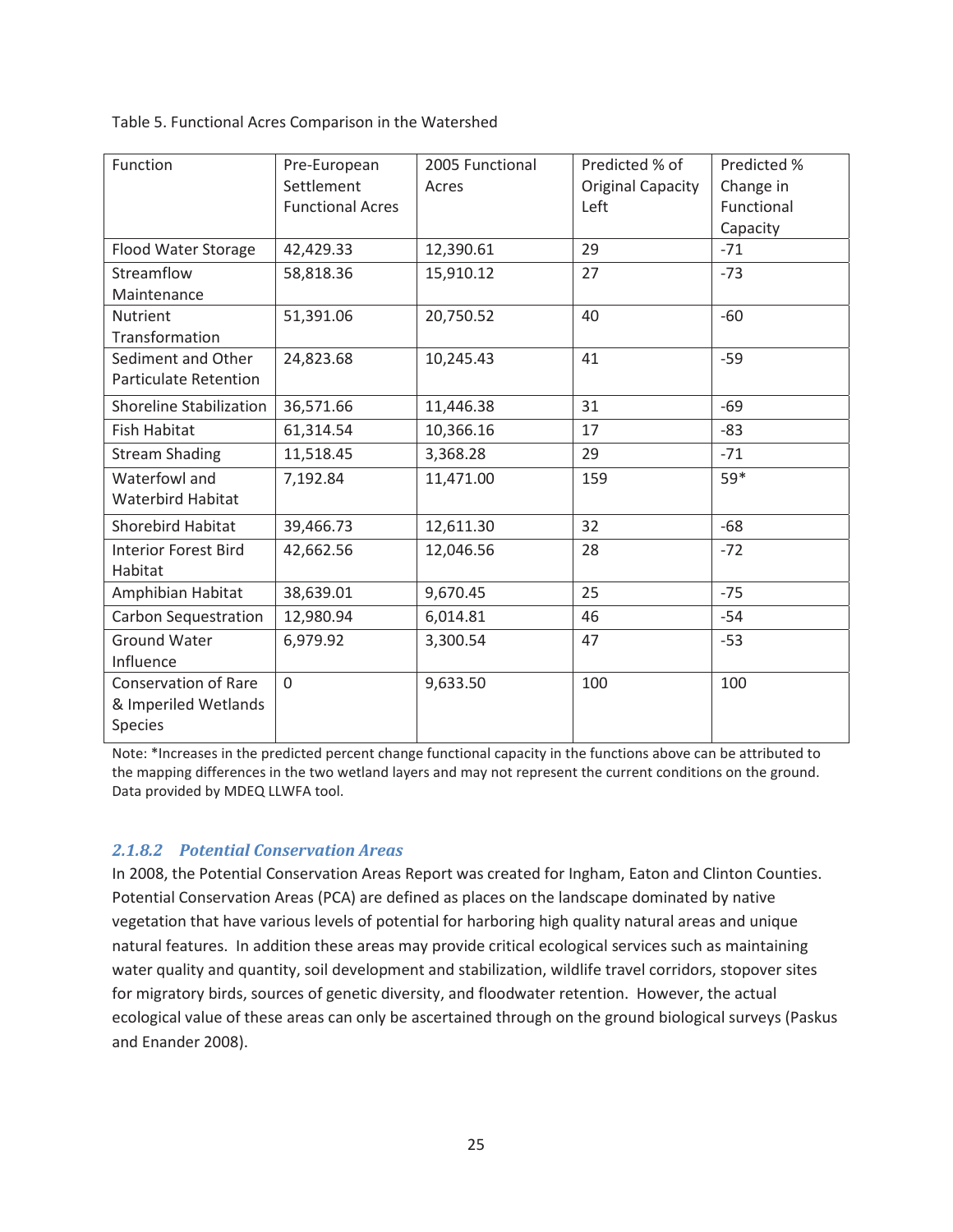The PCAs are identified and scored based on the following criteria:

A scoring system was created that allows a range of 0 to 45 points per PCA

- Area : Points for 20+ acres
- Core Area: Points for 60+ acres
- Stream Corridor: Point scale for any length
- Connectivity: % of land that is within a ¼ mile or 100 feet proximity to next PCA
- **•** Restorability: Based on type of use within  $\frac{1}{4}$  mile of the PCA
- Vegetation Quality: Based on change between MNFI's Circa 1800 Vegetation and TCRPC's land cover circa 2000 A.D. Points awarded at 10% or more of unchanged area.
- x Bio-Rarity Score: Location of quality natural communities and rare species tracked by MNFI.
- Parcel Fragmentation: The area of the largest parcel within a site.

Figure 8 highlights the PCAs identified in the Watershed with a score ranging from 31 to 1. Many of the higher ranking areas are located along riparian areas. Note: Ionia County is not covered in the Report.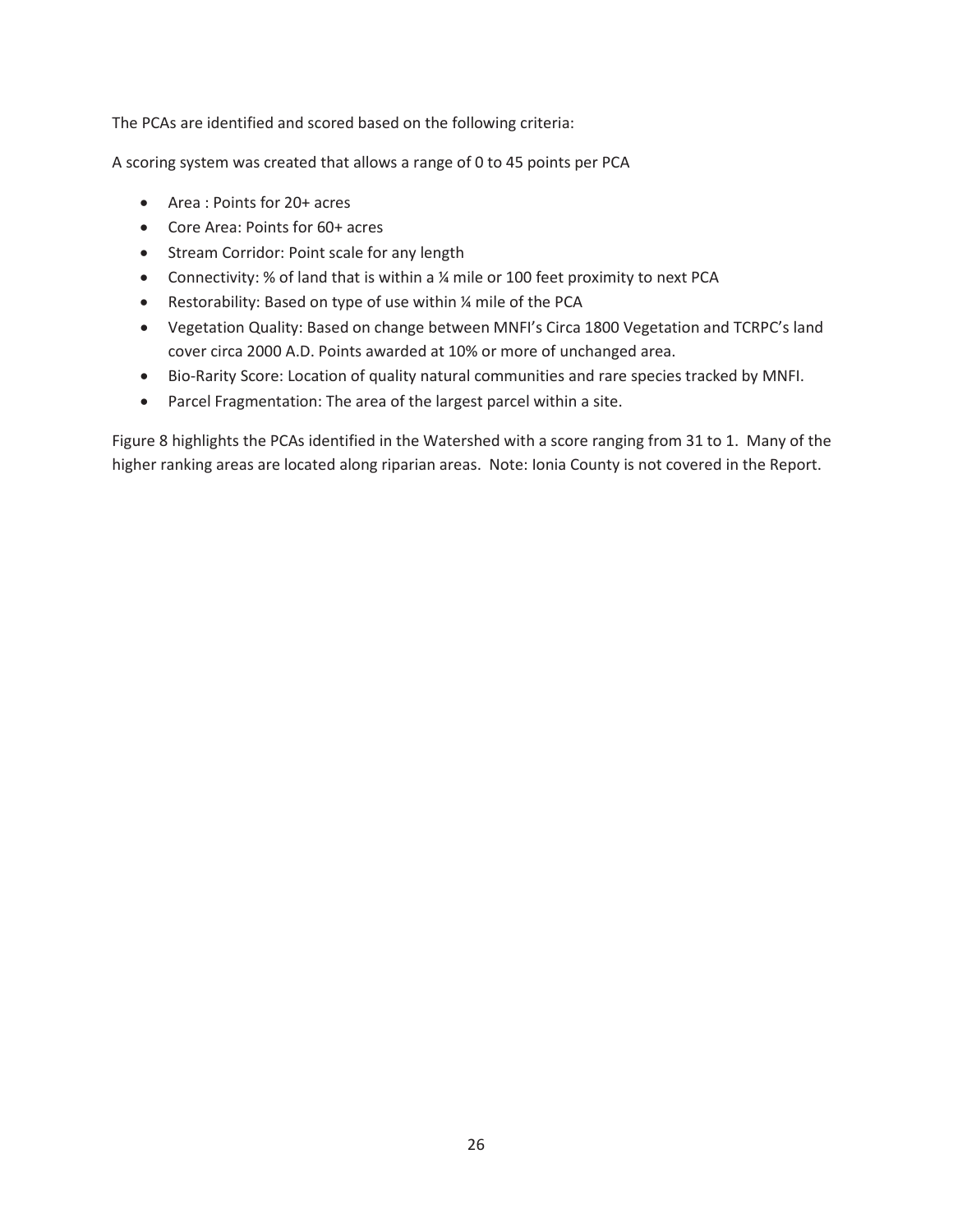

Figure 8. Priority Conservation Areas of Middle Grand River Watershed. Figure 8. Priority Conservation Areas of Middle Grand River Watershed.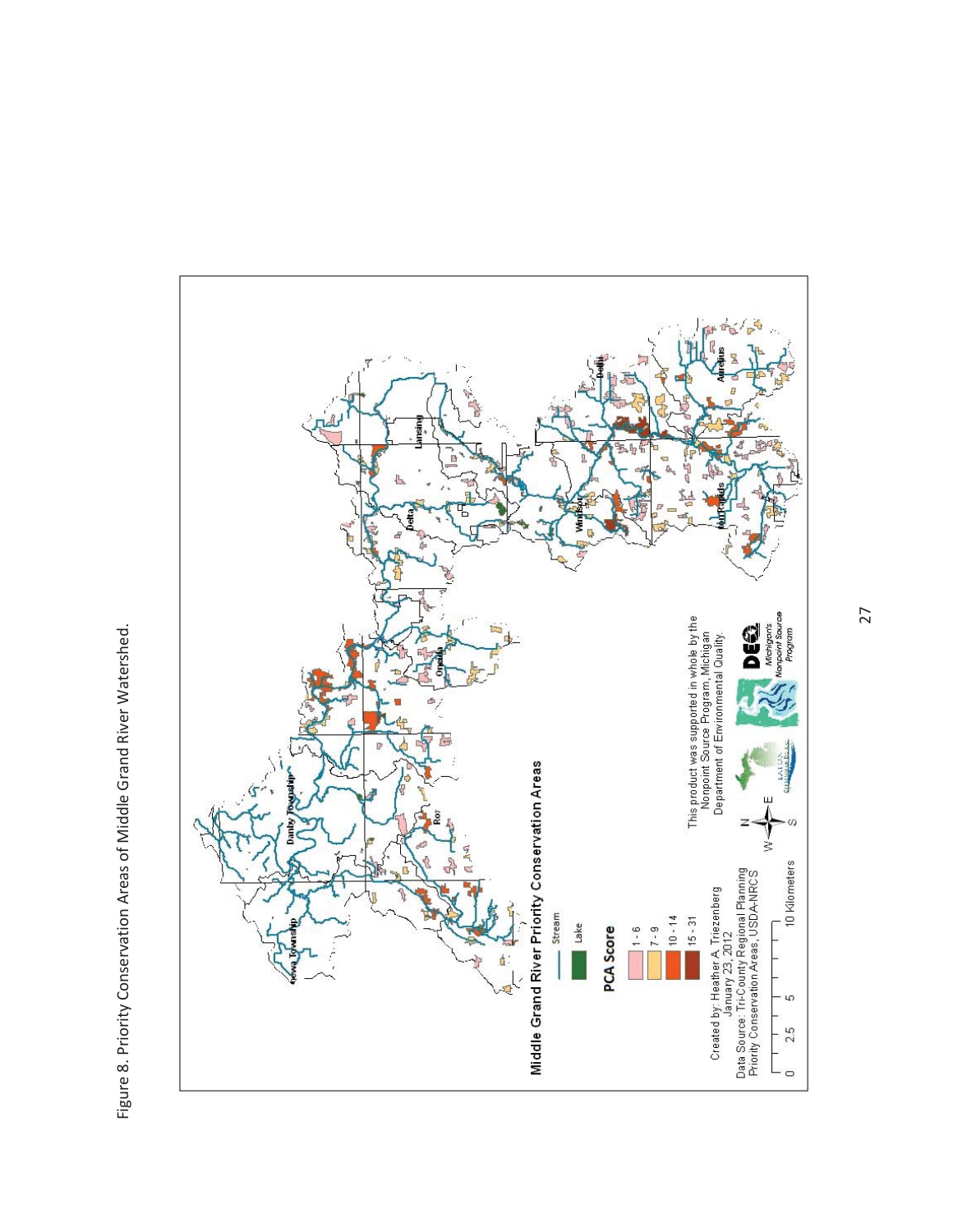#### **2.1.9 Recreational Uses**

The Watershed has an active recreational paddling community that enjoys utilizing the meandering Grand River. There are both public and private access points to the Grand River. Every 10 years, paddlers organize the Grand River Expedition. Paddlers from across Michigan participate and take a trip down the 225 navigable miles of the Grand. A major goal of the Expedition is to document and explain to the public the recreational, economic and environmental benefits the Grand River Watershed provides. These efforts contribute to the public's knowledge and appreciation of the Grand River, and how it connects communities across the region. It helps generate enhanced stewardship of the river and watershed related values (Middle Grand River Organization of Watersheds 2014).

Outside of paddling, recreational opportunities such as fishing, hiking, and biking along the river, are also available through the extensive park systems managed by county and municipal entities.

#### **2.1.10 Political Landscape**

Within the Watershed there are numerous layers of government that influence and affect water quality. Each local community is unique with their own source of identity and character. Broadly speaking the Watershed can be characterized as having a mix of urban and rural communities with varying degrees of infrastructure and development.

The Watershed consists of twenty-one local units of government that make decisions affecting the water quality through land use, zoning, and ordinance decisions as well as, public works and infrastructure projects.

Within the Watershed there are three cities, three villages, five charter townships and ten other townships. They are as follows:

Cities: Lansing, Eaton Rapids and Grand Ledge

Villages: Dimondale, Sunfield and Mulliken

Charter Townships: Delta, Lansing, Delhi, Windsor and Oneida

Other Townships: Sebewa, Sunfield, Roxand, Danby, Eaton Rapids, Watertown, Eagle, Aurelius, Dewitt and Portland

The Watershed spans across portions of four counties: Eaton, Ingham, Clinton and Ionia. Within each county there are Health Departments, Road Commissions, Drain Commissions, Parks and Recreation Departments and Community Development and Planning Departments making decisions that directly or indirectly affect water quality. Throughout the Watershed there are also Michigan State University Extensions, County Conservation Districts and Natural Resource Conservation Service Field Offices working with landowners and partners to improve water quality through outreach and conservation practices.